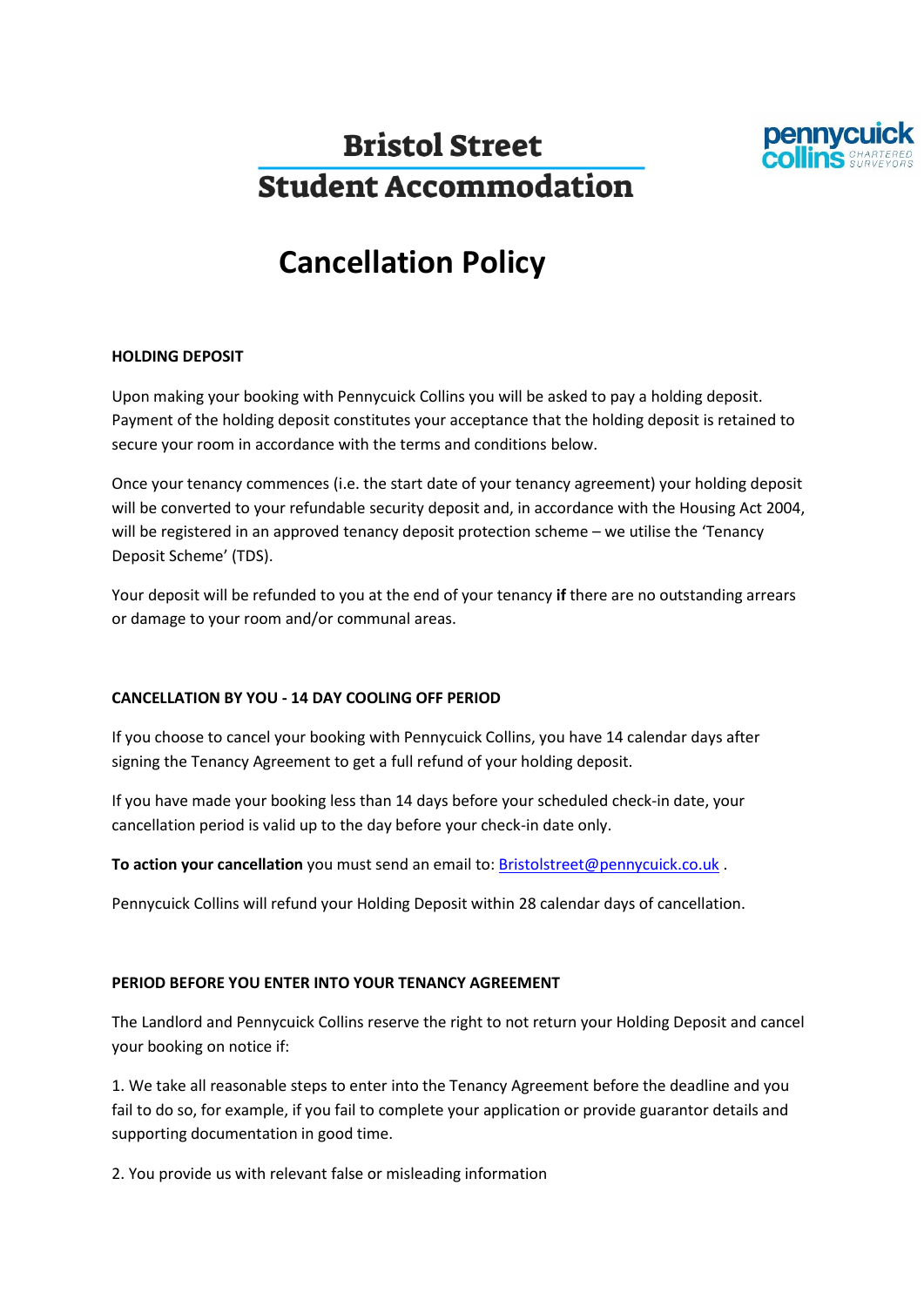3. You are prohibited from entering into the Tenancy Agreement because of the Immigration Act 2014.

## **CANCELLATION AFTER YOUR 14 DAY COOLING OFF PERIOD**

If you cancel your booking after the 14 calendar day cool off period the holding deposit will not be refunded and you, and your guarantor, if, will be required to meet the obligations set out within the Tenancy Agreement regardless of whether you have collected your keys/the tenancy has commenced.

If you are able to find an eligible replacement tenant, subject to our agreement, you will be released from the contractual obligations as set out in the Tenancy Agreement once the replacement tenancy has taken effect. Any overpaid rent will be refunded to you. Your deposit will be retained as a cancellation fee. The site team will confirm your official release date.

If you can provide proof that you fit into any of the following criteria we may agree to release you from your contract where:

- Your UK Visa application has been denied
- Extenuating circumstances mean you cannot undertake the tenancy e.g. ill-health
- You did not get your university place accepted and as a result are not moving to a university within Birmingham (see below).

### **1ST YEAR STUDENTS WHO DO NOT GET A PLACE AT UNIVERSITY**

You may be eligible to be released from your agreement, If you are a first year prospective undergraduate student and your offer of a place at your preferred university/higher education institution is withdrawn as a result of you not achieving the required entry grades or you have surpassed your required entry grades and choose to go to a different University. In order to meet the criteria you will need to provide:

- A written rejection letter from your chosen university/higher education institute within 72 hours of your exam results being published
- (If applicable) a copy of the acceptance letter from your new university.

### **CANCELLATIONS AFTER YOU HAVE MOVED INTO THE ACCOMMODATION**

We hope you have a happy stay in your accommodation, but if, for any reason you decide to leave during your contracted term, the landlord may agree to release you from your contract providing the conditions set out below are met: